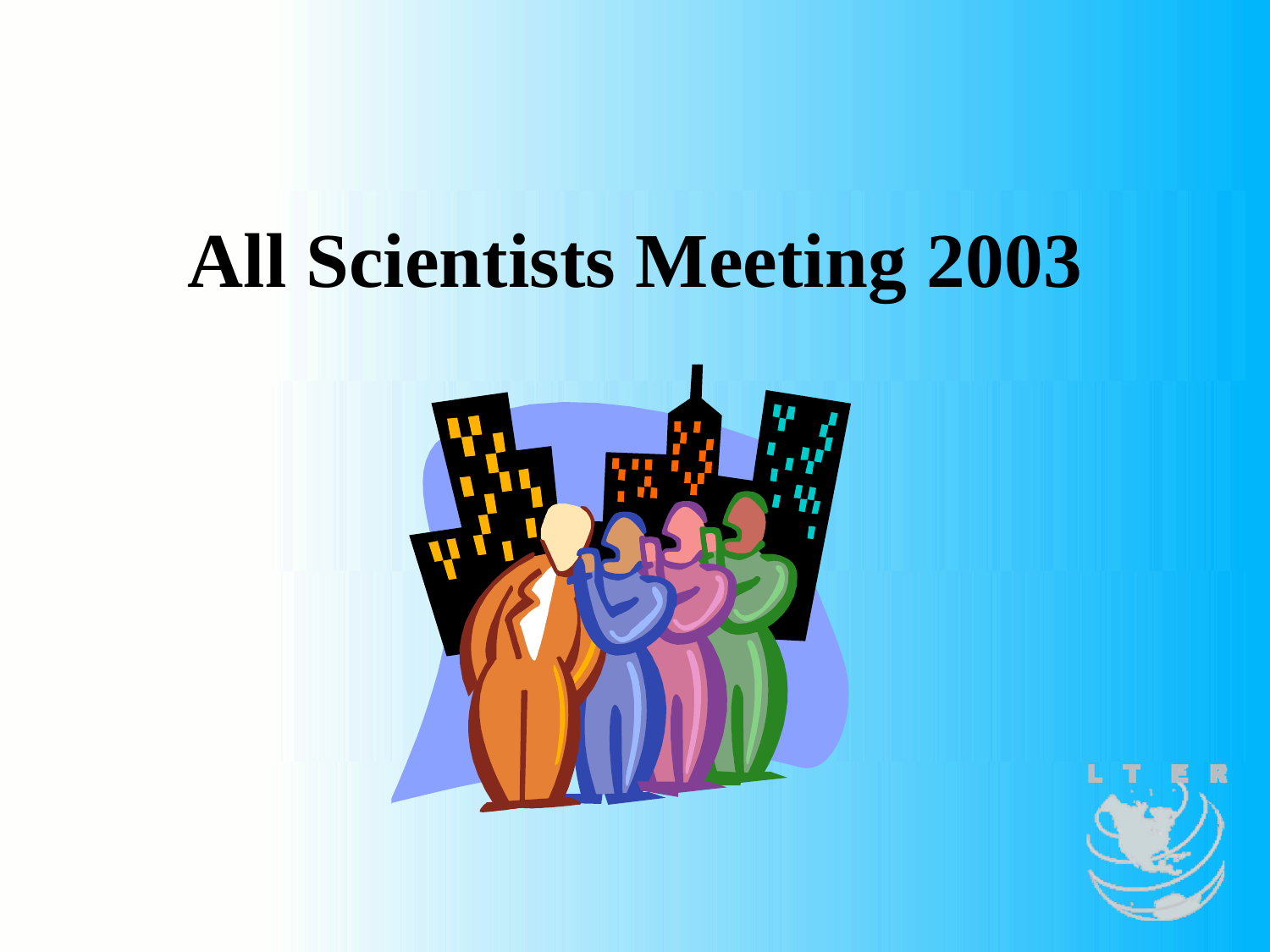## **What to decide:**

- **Date**
- **Venue**
- **Program committee**
- **Format**
- **Duration**
- **Cost analysis**
- **Alone or with another group**

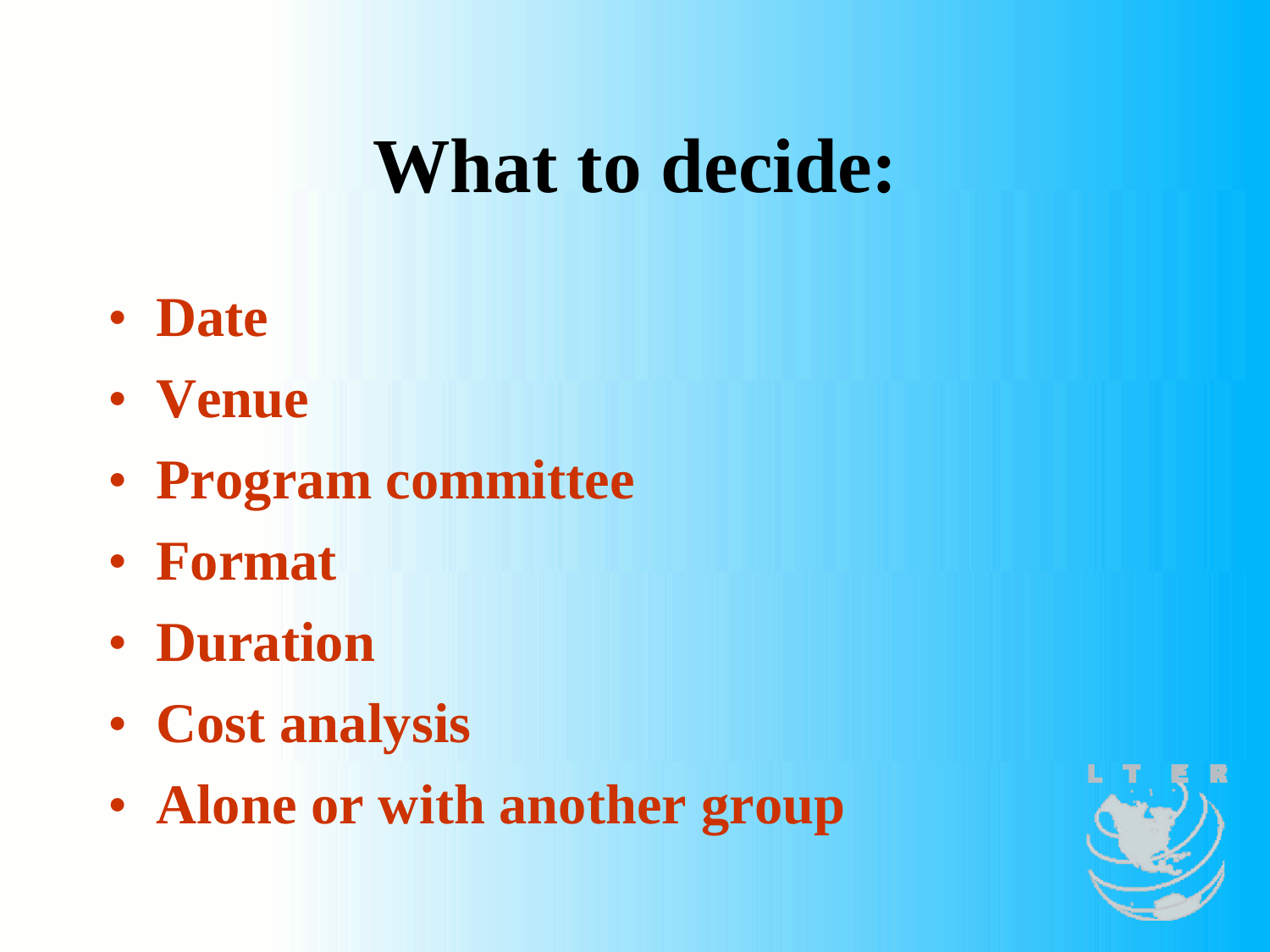## One alternative



#### The **Association** of **American Geographers**

#### *March 4-8, 2003* **New Orleans, Louisiana**

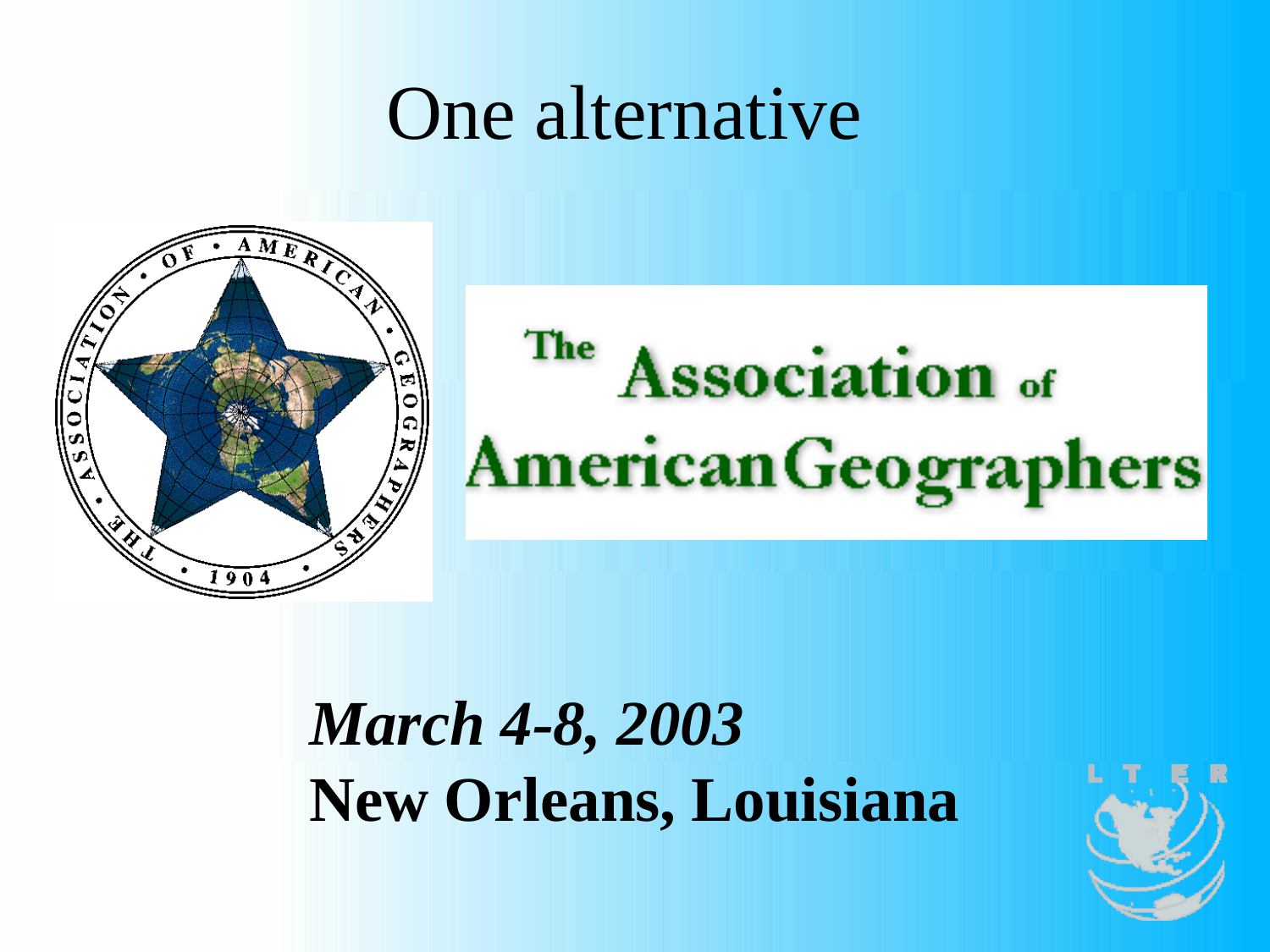#### **Hachero•Hill will provide the following services for the LTER All Scientists Meeting:**

- 1. Logistics Management
- 2. Publications Management
- 3. Development of Logistics Project Schedule
- 4. Registration
- 5. Site Selection by LTER.

All conference services, including, but not limited to: audio-visual; food/beverage; facility selection; social arrangements; signage, registration stock; registration procedures; and exhibits arrangements will be approved by LTER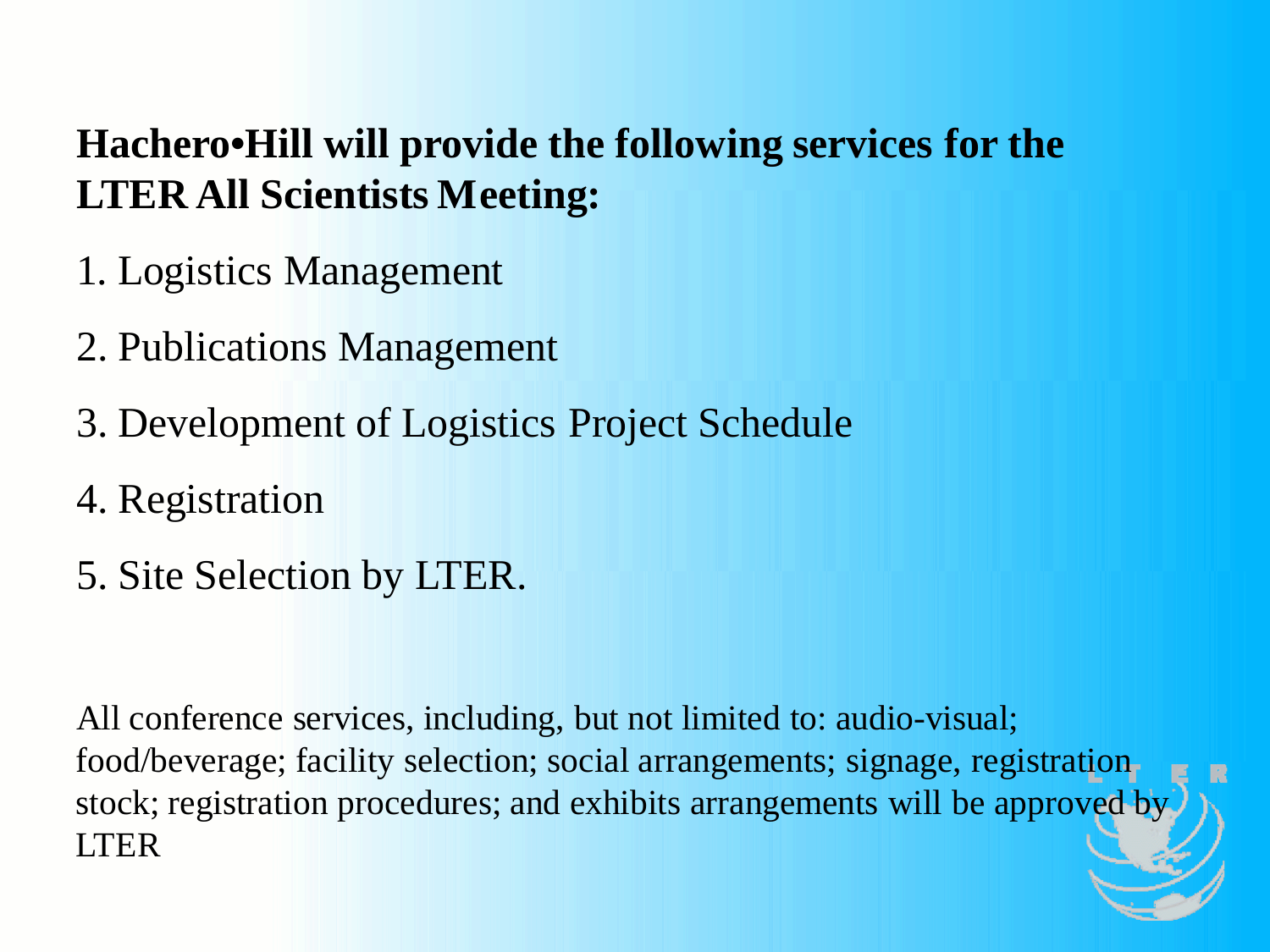# **Upside**

• **Interaction with AAG**



- **Joint symposium relating social sciences and ecology**
- **Possible linkage with biocomplexity projects**
- **Share conference organizer**
- **NSF/SBE interest in promoting joint meeting**

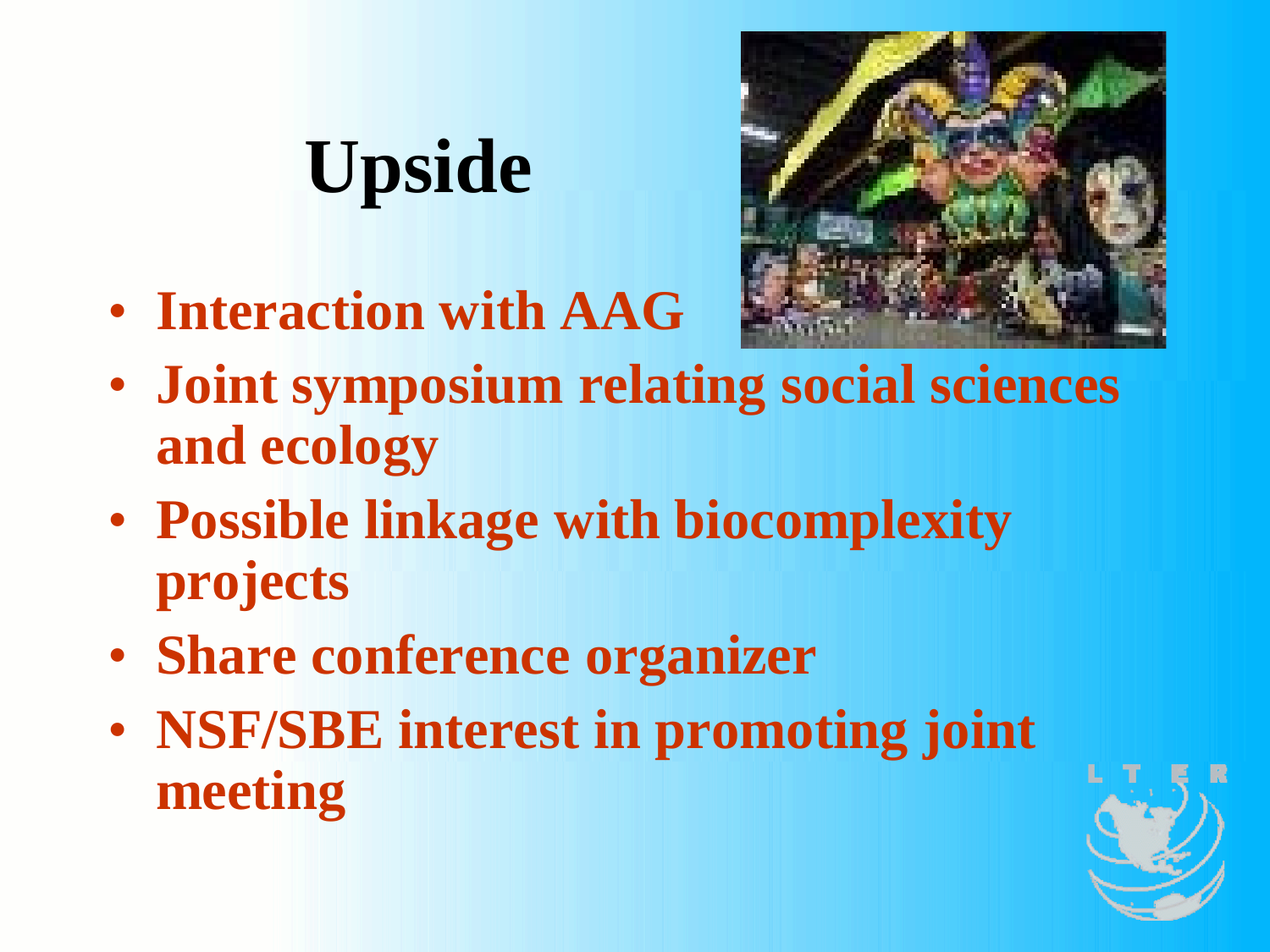## **Downside**

- **Hotel is booked after AAG; would need to use hotel one mile away**
- **Cost of conference organizer around \$60K**
- **First hotel proposal quotes \$199 for a double room**
- **Not insurmountable problems, but not ideal**



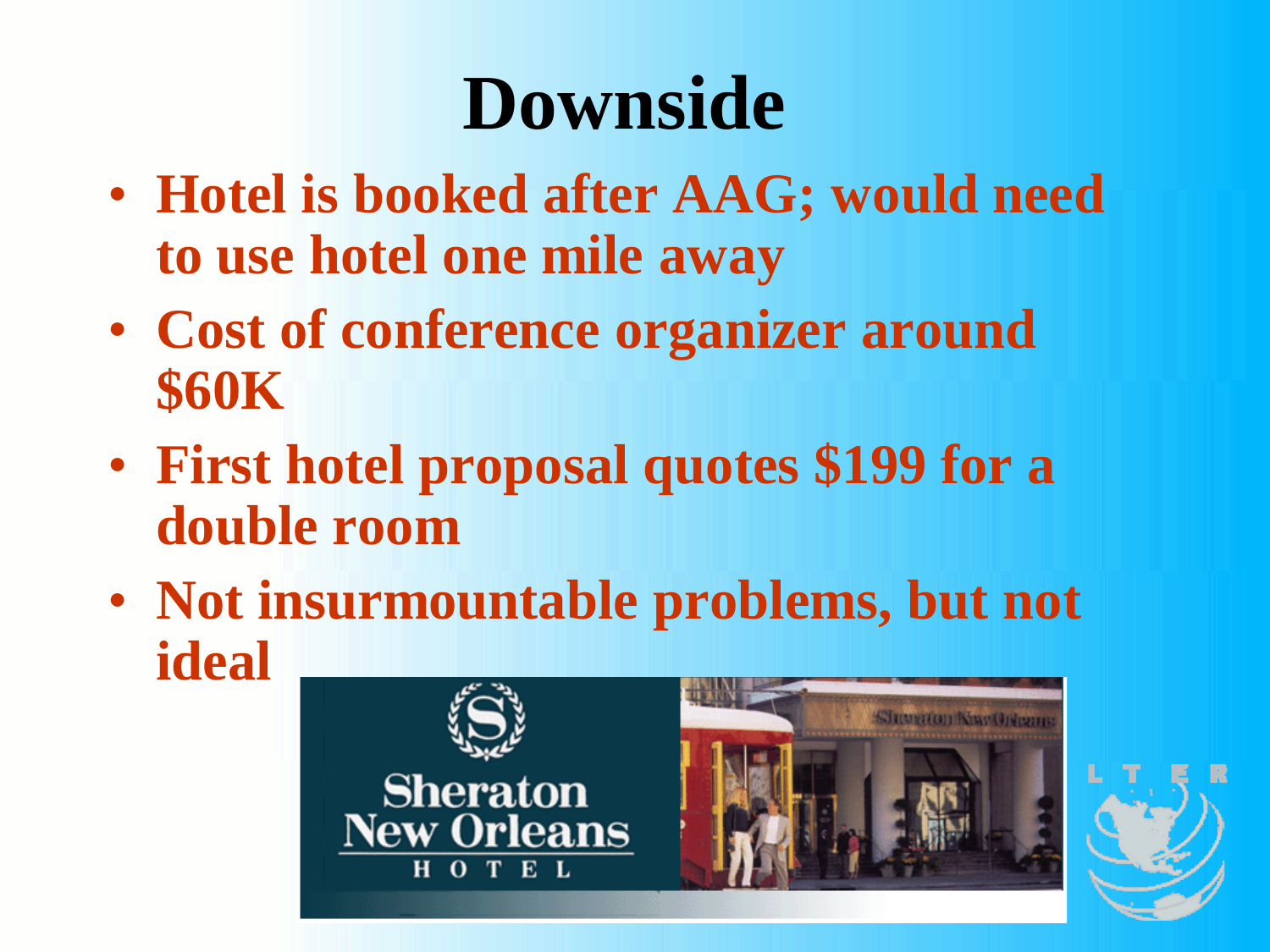### **We must decide**

#### **Upscale meeting with other group vs. Stand alone meeting where we control costs**





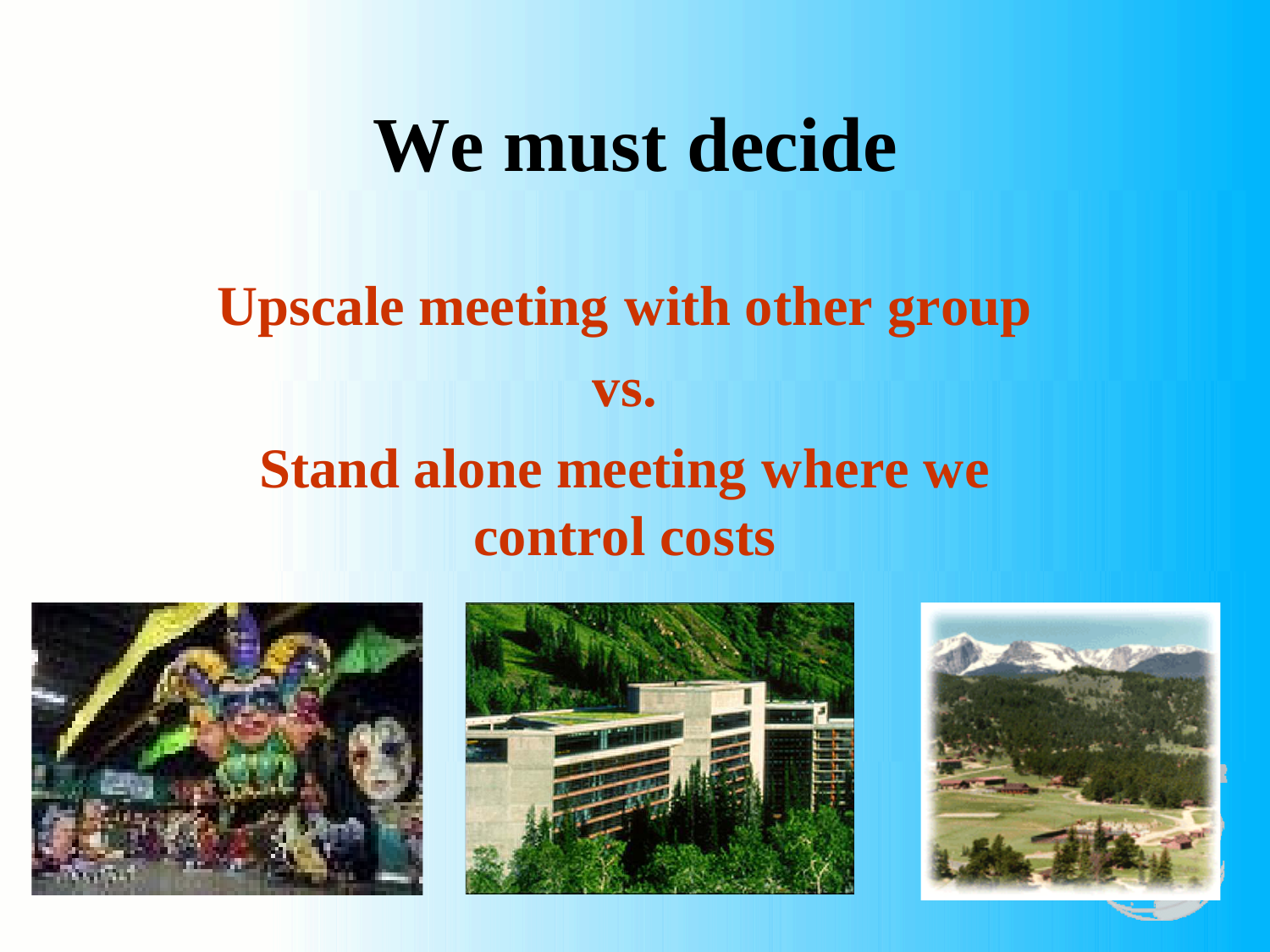## **Recommendations**

- **Dates – September-October 2003**
- **Venue**
	- **Default is YMCA of the Rockies**
	- **Alternatives include:**
		- **Anchorage**
		- **Southern Florida**
		- **Santa Fe**

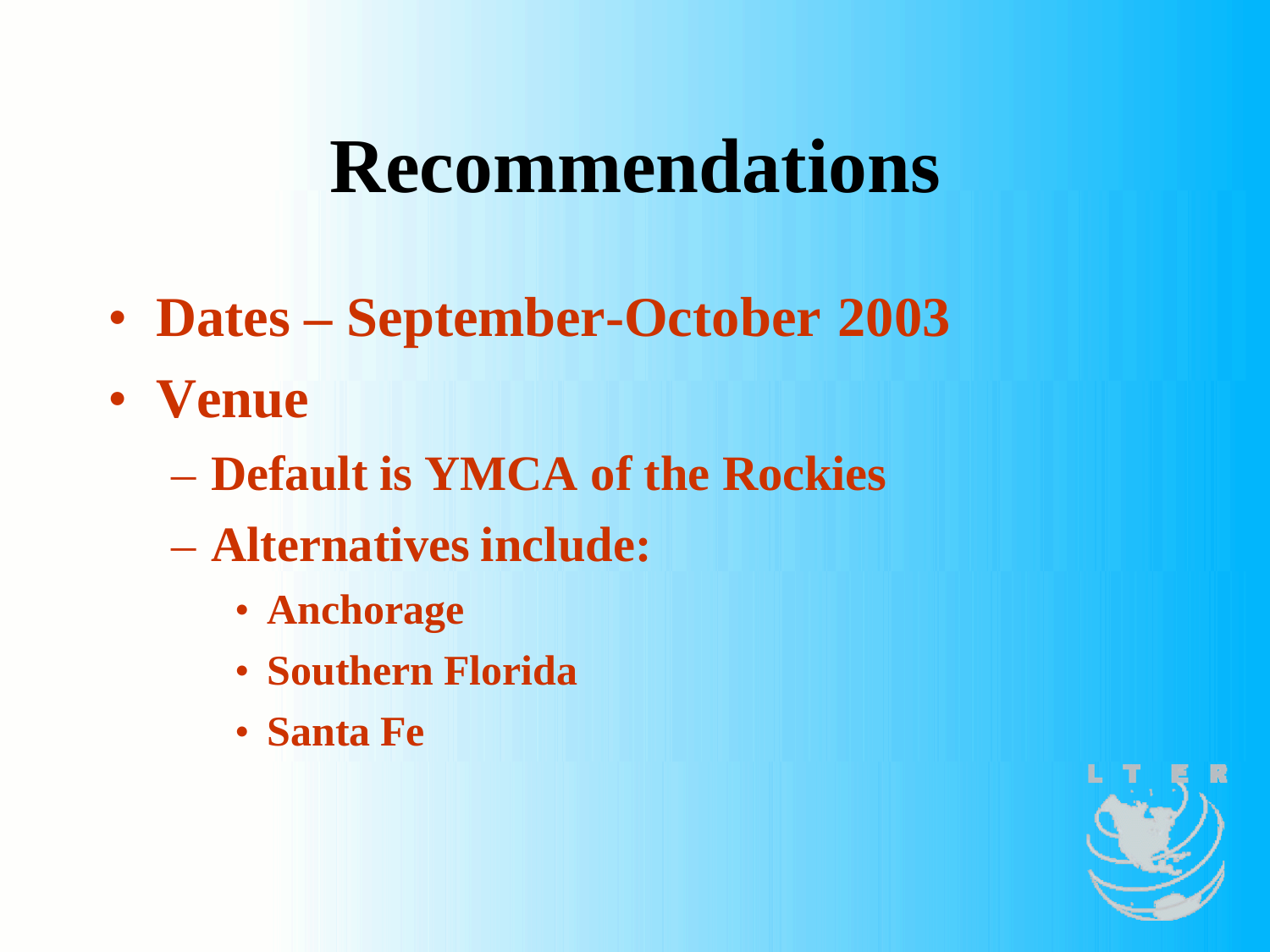# **Recommendations (cont.)**

#### • **Duration**

- **Four days over a weekend**
- **Format**
	- **Similar to Snowbird with an emphasis on products and with more unstructured time**
	- **Possible elements for program**
	- **- Description of research at new sites (coastal and urban);**
	- **- Plenary talks could focus on themes common to new sites (e.g., coastal, urban, social science, technology)**

**Possible daily formats**

- **- Plenary, plenary, free, lunch, working groups**
- **- Plenary, working group, lunch, plenary, working group, free**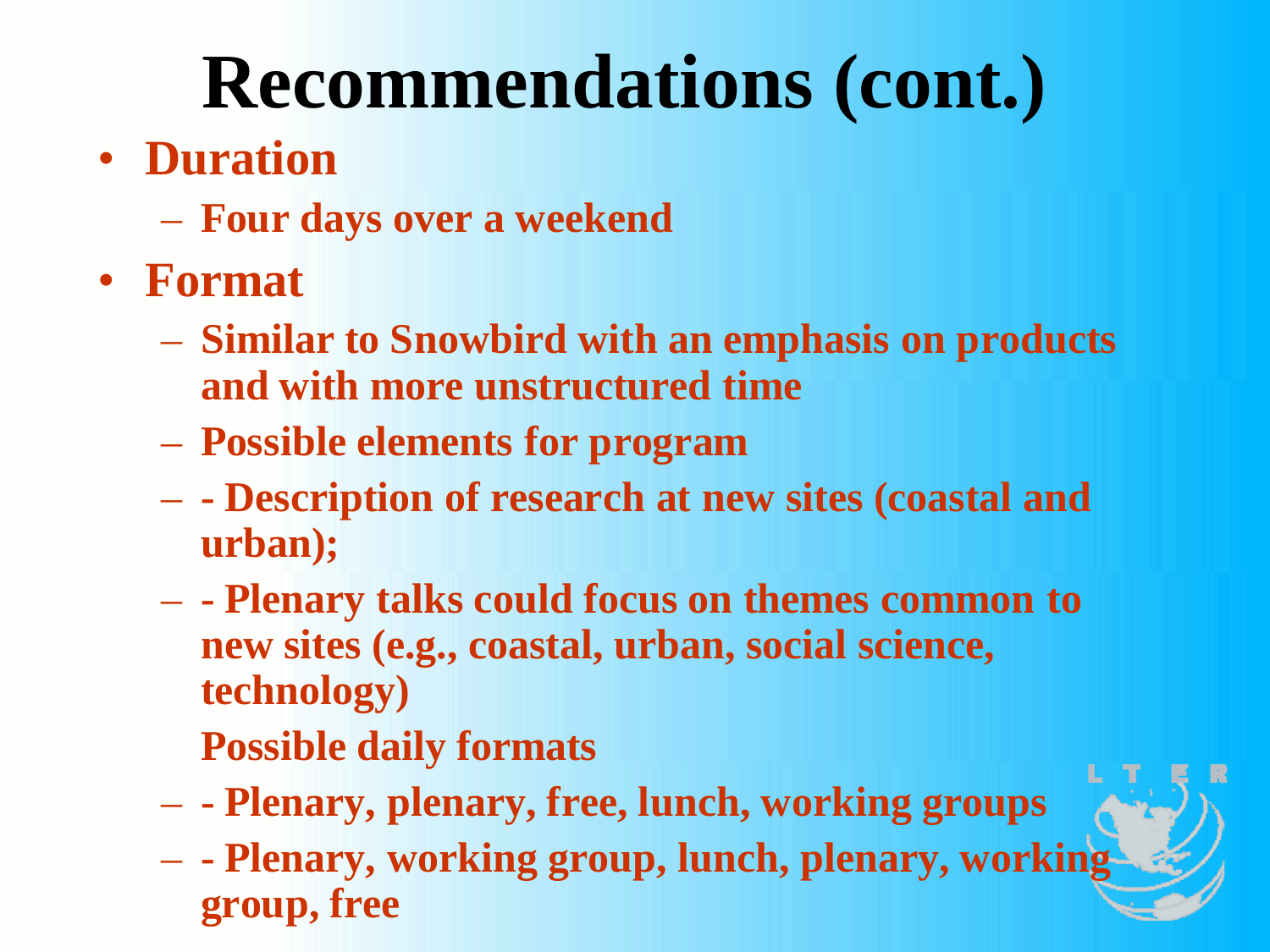## **Recommendations (cont.)**

- **Program Committee**
	- **Waide and Michener**
	- **Grad student co-chairs**
- **Cost analysis**
	- **Rough costs (\$200K from DEB, OCE, HER, OPP; \$125K from INT; \$25K = symposium from SBE)**
	- **Will need a supplement proposal by end of April**
	- **We need to do a real cost analysis before the CC meeting**